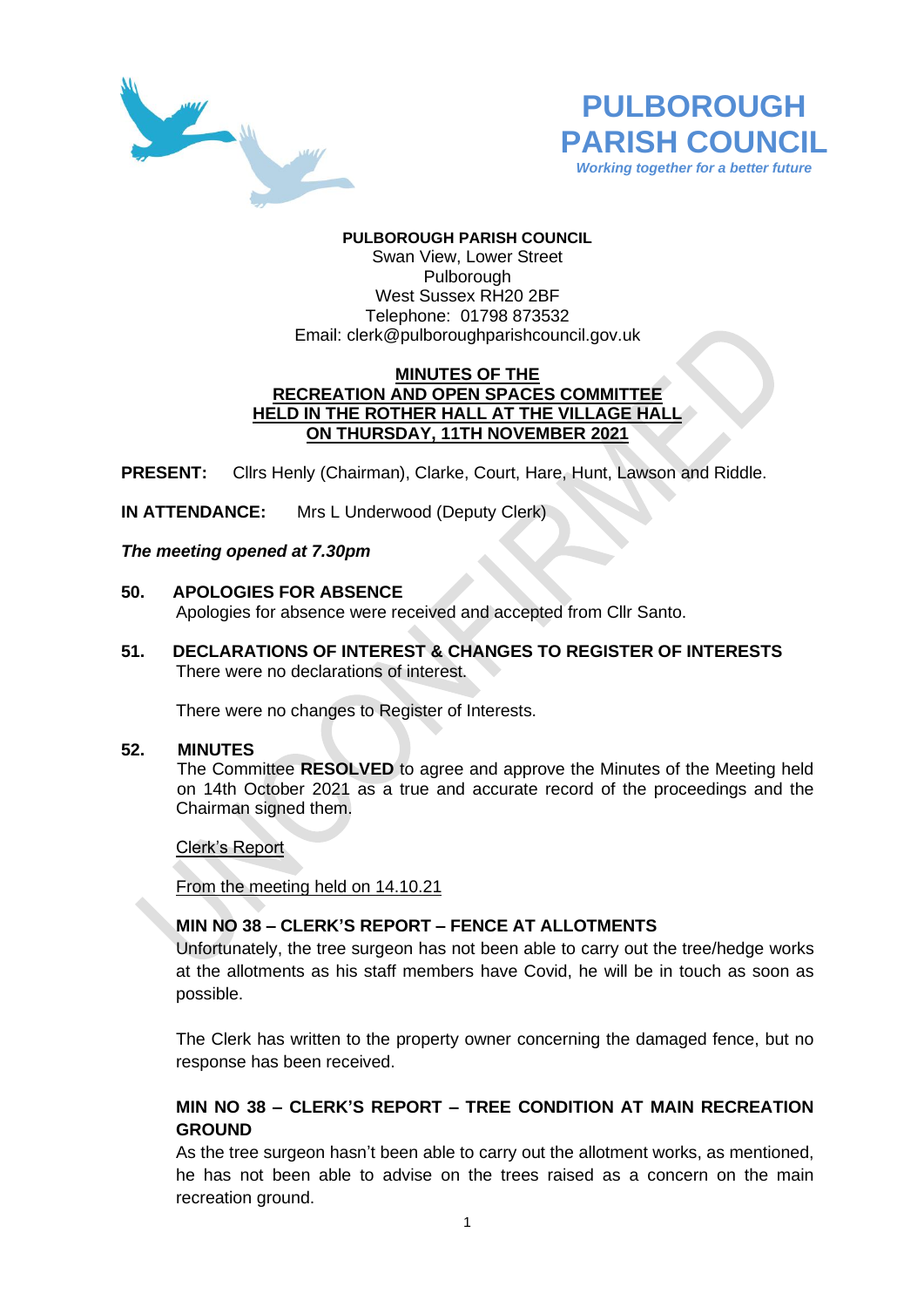## **MIN NO 43 – OFFER OF TREES ON PARISH COUNCIL LAND**

The same tree surgeon mentioned above, had offered to give advice on locations for free trees, but has not done so yet, the Deputy Clerk will ask him again.

#### **MIN NO 46 – TREE-TAGGING**

Arb Tec Tree Care have advised due to the amount of work they are currently carrying out, the tree tagging can only be carried out at the end of January/beginning of February – this will be in time for the forthcoming tree inspection survey. With regard to identifying the TPO's on the maps, Arb Tec advised that there is no need to do this; tree surgeons will check if a tree has a TPO on it before they do work on it and trees can easily be checked for a TPO on the HDC website.

#### Additional Updates

# **JACOBSEN MOWER AND SERVICING**

Arun Mowers are no longer carrying out commercial/agricultural servicing. They have passed on details of one possible engineer who could do this in the future, but the mower has issues with one of the cylinders, which the Groundsman has temporary rectified, but it has been suggested that a replacement rotary mower is purchased as the Jacobsen mower is going to get more difficult to repair. Officers will obtain quotations for rotary mowers and bring back to the relevant committee.

### **53. PUBLIC SPEAKING**

There were no public present.

## **54. RECREATION CLUB REPORTS**

The Deputy Clerk advised that the clubs had nothing to report.

Cllr. Hunt updated the Committee, advising that the Pulborough Community Partnership have completed their 1<sup>st</sup> application to get £2500.00 for SCYP to start having their youth sessions at the village hall.

#### **55. PLAYGROUND INSPECTION**

Members received an update from Kompan Ltd of the issues raised in the September 2021 report on the woodlands galleon and the rainbow modular unit. Members and Officers were satisfied that all the issues have been rectified.

Members looked through the rest of the report and **AGREED** that no quotations for work needed to be obtained. Members asked if the Groundsman could sort the weeds around the cradle seat swing; the Deputy Clerk will ask him.

Members also received a quotation for two steel single gates, to replace the two timber single gates, which have signs of rot and the spring closers were reported to be closing too fast. Kompan Ltd have since reduced the closer speed as much as they can be. After some discussion, Members **RESOLVED** that the gates should be repaired by a carpenter and plated. Cllr. Hunt has two contacts who could carry out the repairs, she will ask them both to send quotations to the Deputy Clerk, to bring back to a future meeting.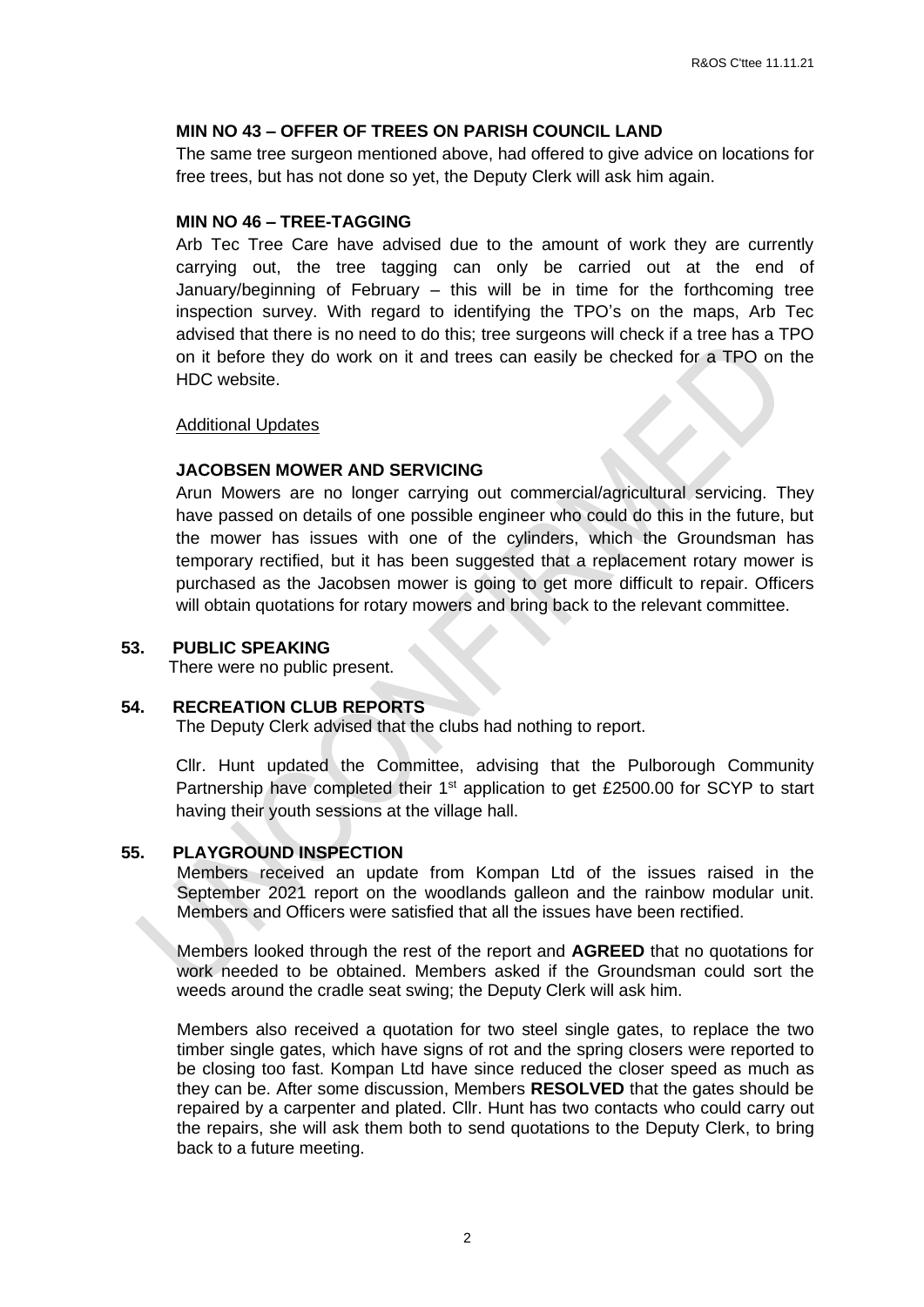## **56. REQUEST FOR COMMEMORATIVE TREE**

Members were asked to reconsider the request from friends of a deceased resident for a tree to be planted in his memory at one of several locations he had enjoyed sitting in, as the friends and relatives have agreed to pay for the tree and donations of £205.00 have been sent into the Parish Office. Members **RESOLVED** to purchase a 5-6ft Catalpa Indian Bean tree with some of the donation, with the remainder going towards it's maintenance. Members would like the Groundsman's advice regarding location, but for it to be planted near to where the previous destroyed Catalpa tree was. It is hoped that if a bigger one is purchased, there will be no damage to it.

#### **57. BOILER AND WATER HEATER SERVICE**

Members **RESOLVED TO RATIFY** the cost of £240.00 + vat from Saunders Specialised Services Ltd for the service of the boiler and water heaters at the Pavilion. There will also be an additional cost of £194.75 + vat for a replacement radiator valve.

#### **58. REQUEST TO PLANT A TREE/S IN POCKET PARK**

Members considered a request from St. Mary's School for children to plant a 'plant for COP26 or the Queen' free tree in the school's Forest School area in Pocket Park. After some discussion, Members **RESOLVED** not to approve the request to plant a tree/s. Members commented that small trees grow big and that area is too small to plant any trees, has poor light and is quite close to neighbouring properties. Members would still like to encourage the children to plant smaller plants in that area.

It was suggested that Cllr. Esdaile, who is involved in a tree surveying project for Wild Pulborough, will be able to suggest other locations for the school to plant the trees. The Deputy Clerk will put them in touch.

#### **59. CORRESPONDENCE**

### **WSALC**

Letter regarding the 'Queens Green Canopy' - intention to mark HM The Queen's Platinum Jubilee in June 2022 with a nationwide programme of tree planting. Copied to Committee.

#### **Woodland Trust**

A guide to your trees though the seasons. Copied to Committee.

## **Sports & Social Club**

Year end accounts - ending 31.03.20 and profit & loss up to March 2021 & August 2021. Copied to Committee.